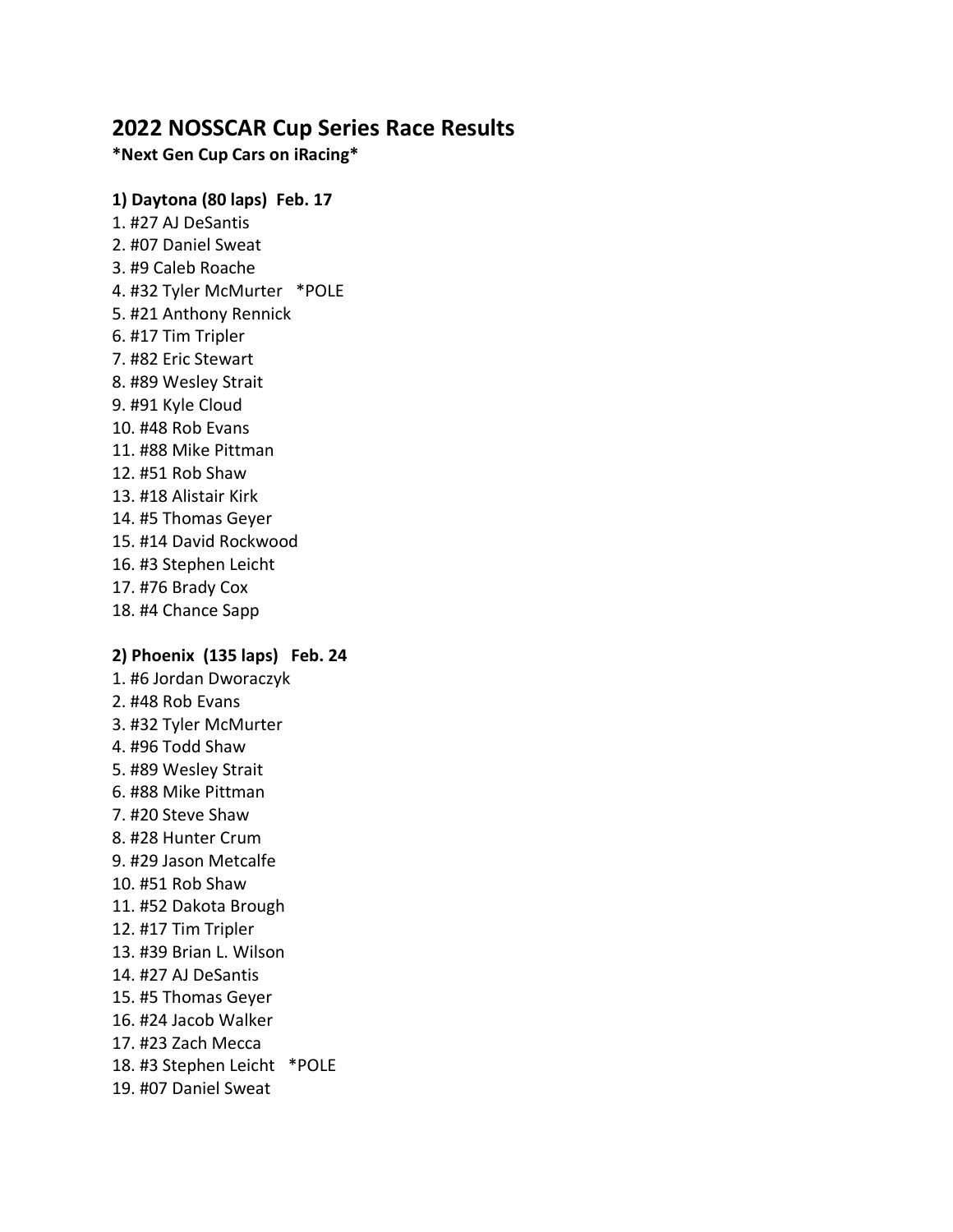20. #57 Dominic Konareski 21. #4 Chance Sapp 22. #9 Caleb Roache 23. #63 Zachary Stultz

#### **3) Watkins Glen (40 laps) Mar. 3**

1. #6 Jordan Dworaczyk 2. #48 Rob Evans 3. #88 Mike Pittman 4. #29 Jason Metcalfe 5. #32 Tyler McMurter 6. #9 Robert Breneman 7. #58 Justin M. Wilson \*POLE 8. #5 Thomas Geyer 9. #3 Vinnie McDonnell 10. #76 Brady Cox 11.. #11 Karson Aube 12. #2 Bryan Wiggins

## **4) Las Vegas (120 laps) Mar. 10**

1. #29 Jason Metcalfe 2. #32 Tyler McMurter 3. #89 Wesley Strait 4. #28 Hunter Crum 5. #5 Thomas Geyer 6. #48 Rob Evans 7. #35 Mike Frederickson 8. #51 Rob Shaw \*POLE 9. #88 Mike Pittman 10. #85 Matthew Moe 11. #91 Kyle Cloud 12. #6 Jordan Dworaczyk

## **5) Bristol Dirt (150 laps) Mar. 17**

1. #10 Robert Breneman 2. #51 Rob Shaw \*POLE 3. #32 Tyler McMurter 4. #88 Mike Pittman 5. #9 Olivier Marceau 6. #35 Mike Frederickson 7. #36 Phillip Brown 8. #29 Jason Metcalfe 9. #5 Thomas Geyer 10. #28 Hunter Crum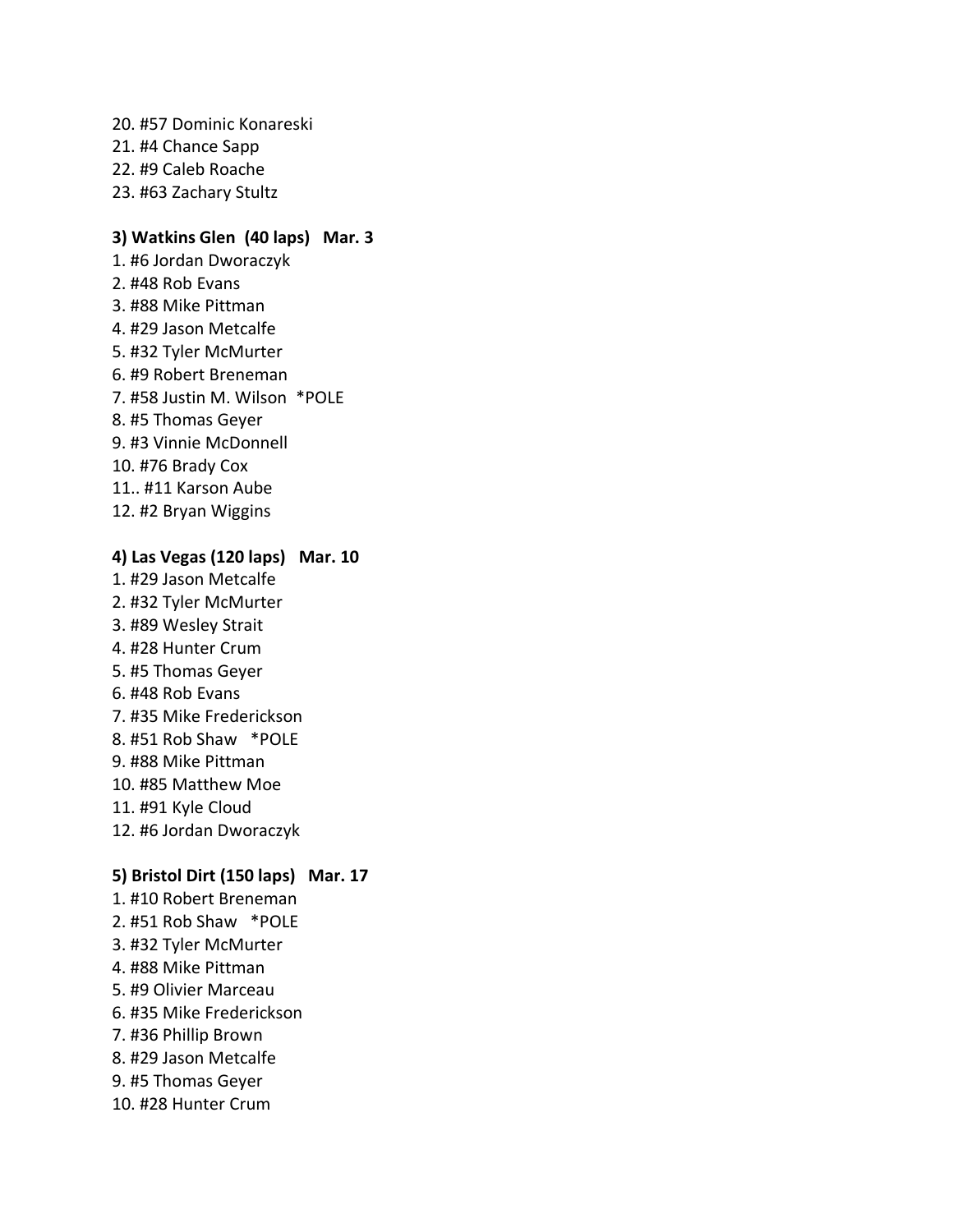11. #89 Wesley Strait 12. #48 Rob Evans 13. #91 Kyle Cloud

## **6) Hickory (200 laps) Mar. 24**

1. #32 Tyler McMurter \*POLE 2. #48 Rob Evans 3. #39 Brian L. Wilson 4. #11 Olivier Marceau 5. #89 Wesley Strait 6. #29 Jason Metcalfe 7. #43 David J. Cannon 8. #5 Thomas Geyer 9. #35 Mike Frederickson 10. #93 Carson Nagy

## **7) Nashville Fairgrounds (200 laps) Mar. 31**

1. #7 Bryce Beede \*POLE 2. #29 Jason Metcalfe 3. #48 Rob Evans 4. #32 Tyler McMurter 5. #11 Olivier Marceau 6. #5 Thomas Geyer 7. #43 David J. Cannon 8. #35 Mike Frederickson 9. #34 TJ Edwards 10. #86 Brady Cox 11. #91 Kyle Cloud 12. #2 Bryan Wiggins

## **8) Darlington (110 laps) Apr. 7**

1. #7 Bryce Beede \*POLE 2. #28 Hunter Crum 3. #29 Jason Metcalfe 4. #32 Tyler McMurter 5. #43 David J. Cannon 6. #35 Mike Frederickson 7. #66 Blair Rousselle 8. #63 Zachary Stultz 9. #5 Thomas Geyer

## **9) Talladega (80 laps) Apr. 14**

1. #33 Jason Keffer

2. #5 Thomas Geyer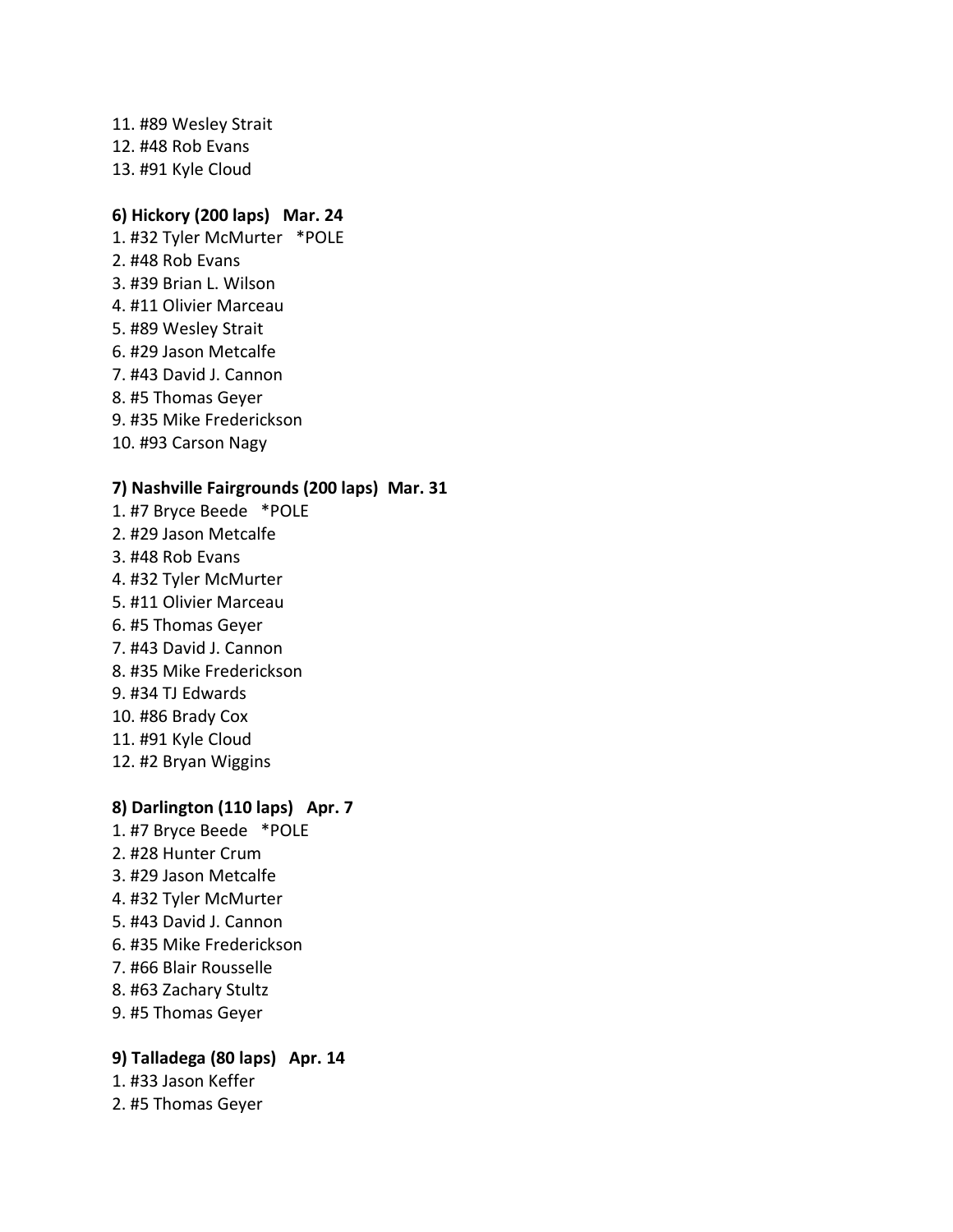3. #29 Jason Metcalfe \*POLE 4. #85 Alexander Casas 5. #09 Caleb Roache 6. #32 Tyler McMurter 7. #01 George H Taylor 8. #48 Rob Evans 9. #73 Patrick Rushton 10. #41 Justin Monds 11. #97 Hunter Brittle 12. #94 Towle Owen 13. #43 David J. Cannon 14. #15 Jordan B. Gonzalez 15. #52 Dakota Brough 16. #91 Kyle Cloud 17. #16 Ashton Lawson 18. #7 Bryce Beede 19. #35 Mike Frederickson 20. #9 Robert Breneman 21. #36 Phillip Brown

#### **10) Road America (30 laps) Apr. 21**

1. #29 Jason Metcalfe 2. #32 Tyler McMurter 3. #48 Rob Evans 4. #35 Mike Frederickson 5. #73 Patrick Rushton 6. #5 Thomas Geyer 7. #11 Olivier Marceau 8. #7 Bryce Beede 9. #23 Travis Barnes \*POLE 10. #69 Wally Wilson

#### **11) Atlanta (100 laps) Apr. 28**

1. #29 Jason Metcalfe 2. #32 Tyler McMurter 3. #48 Rob Evans 4. #43 David Cannon 5. #14 Grant Salzano \*POLE 6. #5 Thomas Geyer 7. #11 Olivier Marceau 8. #35 Mike Frederickson 9. #91 Kyle Cloud 10. #88 Mike Pittman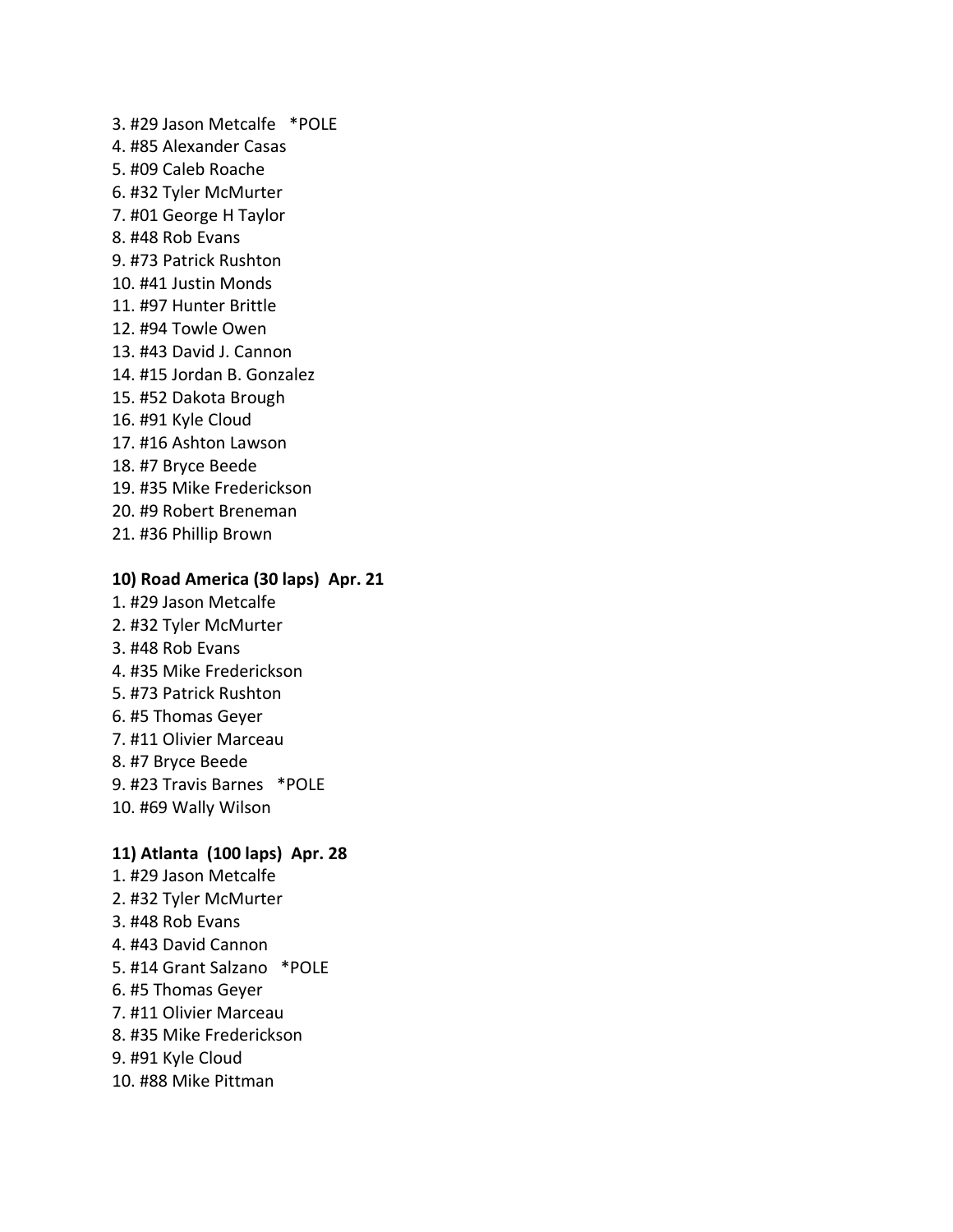#### **12) Martinsville (200 laps) May 5**

- 1. #29 Jason Metcalfe \*POLE
- 2. #41 Justin Monds
- 3. #83 Stanley Carnathan
- 4. #94 Towle Owen
- 5. #11 Olivier Marceau
- 6. #88 Mike Pittman
- 7. #14 Grant Salzano
- 8. #32 Tyler McMurter
- 9. #5 Thomas Geyer
- 10. #35 Mike Frederisckson
- 11. #55 Andrew Lemke
- 12. #48 Rob Evans
- 13. #36 Phillip Brown
- 14. #86 Brady Cox
- 15. #63 Zachary Stultz
- 16. #73 Patrick Rushton
- 17. #7 Bryce Beede

## **13) Bristol (200 laps) May 12**

1. #41 Justin Monds 2. #29 Jason Metcalfe 3. #94 Towle Owen 4. #11 Olivier Marceau 5. #83 Stanley Carnathan 6. #32 Tyler McMurter 7. #48 Rob Evans 8. #35 Mike Frederickson 9. #28 Hunter Crum 10. #86 Brady Cox 11. #23 Travis Barnes \*POLE 12. #55 Andrew Lemke 13. #88 Mike Pittman 14. #84 Jordan Journeau 15. #73 Patrick Rushton

## **14) Charlotte - Night (100 laps) May 19**

- 1. #32 Tyler McMurter 2. #55 Andrew Lemke 3. #29 Jason Metcalfe \*POLE 4. #73 Patrick Rushton 5. #11 Olivier Marceau 6. #5 Thomas Geyer
- 7. #48 Rob Evans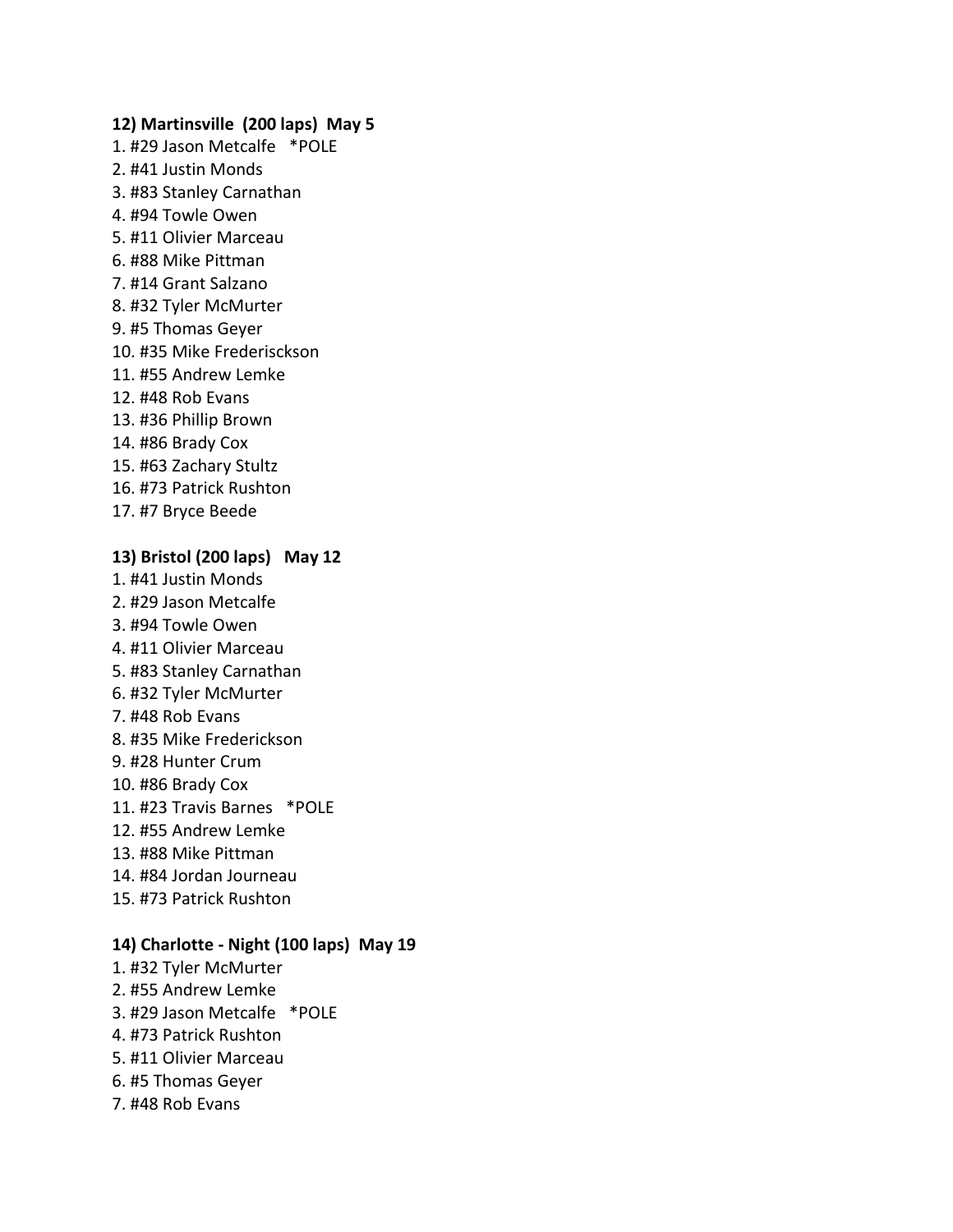8. #10 Billy Milner 9. #82 Stanley Carnathan 10. #7 Bryce Beede 11. #96 Todd Shaw 12. #43 Dave Cannon 13. #88 Mike Pittman 14. #24 Jacob Walker 15. #91 Kyle Cloud 16. #35 Mike Frederickson

## **15) Richmond - Night (150 laps) May 26**

- 1. #29 Jason Metcalfe \*POLE 2. #32 Tyler McMurter 3. #48 Rob Evans 4. #66 Blair Rousselle 5. #54 Jason Coe 6. #55 Andrew Lemke 7. #52 Dakota Brough 8. #43 Dave Cannon 9. #5 Thomas Geyer 10. #7 Bryce Beede 11. #2 Danny Cochran
- 12. #88 Mike Pittman

## **16) Texas - Night (100 laps) June 2**

1. #41 Justin Monds \*POLE 2. #32 Tyler McMurter 3. #48 Rob Evans 4. #29 Jason Metcalfe 5. #5 Thomas Geyer 6. #25 Hunter Whitlock 7. #55 Andrew Lemke 8. #35 Mike Frederickson 9. #24 Jacob Walker 10. #82 Stanley Carnathan 11. #2 Danny Cochran 12. #66 Blair Rousselle

#### **17) Dover (125 laps) June 9**

1. #29 Jason Metcalfe 2. #7 Bryce Beede 3. #14 Grant Salzano 4. #5 Thomas Geyer 5. #24 Jacob Walker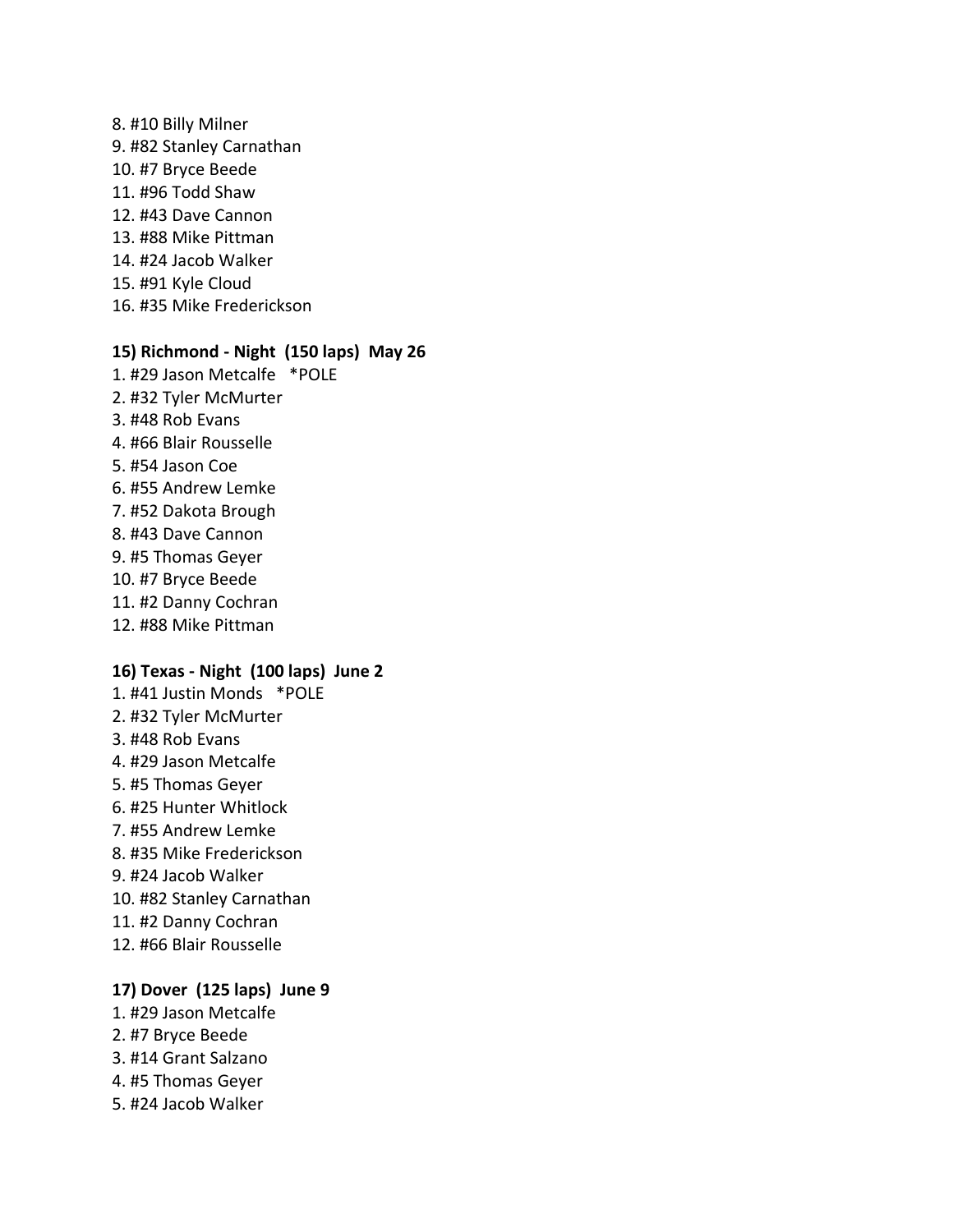6. #54 Jason Coe 7. #73 Patrick Rushton 8. #09 Towle Owen 9. #32 Tyler McMurter 10. #48 Rob Evans 11. #35 Mike Frederickson 12. #41 Justin Monds \*POLE 13. #55 Andrew Lemke 14. #82 Stanley Carnathan 15. #34 TJ Edwards 16. #76 Brady Cox 1. #3 Stephen Leicht \*POLE 2. #41 Justin Monds 3. #14 Grant Salzano 4. #32 Tyler McMurter 5. #29 Jason Metcalfe 6. #02 Hermie Sadler

## **18) Homestead (100 laps) June 16**

7. #55 Andrew Lemke 8. #73 Patrick Rushton 9.. #48 Rob Evans 10. #66 Blair Rousselle 11. #84 Jordan Journeau 12. #94 Towle Owen 13. #5 Thomas Geyer 14. #35 Mike Frederickson 15. #43 Dave Cannon 16. #63 Zachary Stultz 17. #88 Mike Pittman

# **2022 NOSSCAR Cup Series Final Standings**

1. #32 Tyler McMurter: 606 pts \*2 wins **\*CHAMPION** 2. #29 Jason Metcalfe: 598 pts \*6 wins 3. #48 Rob Evans: 527 pts 4. #5 Thomas Geyer: 495 pts 5. #35 Mike Frederickson: 384 pts 6. #88 Mike Pittman: 258 pts 7. #11 Olivier Marceau: 254 pts 8. #7 Bryce Beede: 237 pts \*2 wins 9. #43 David J. Cannon: 225 pts 10. #41 Justin Monds: 202 pts \*2 wins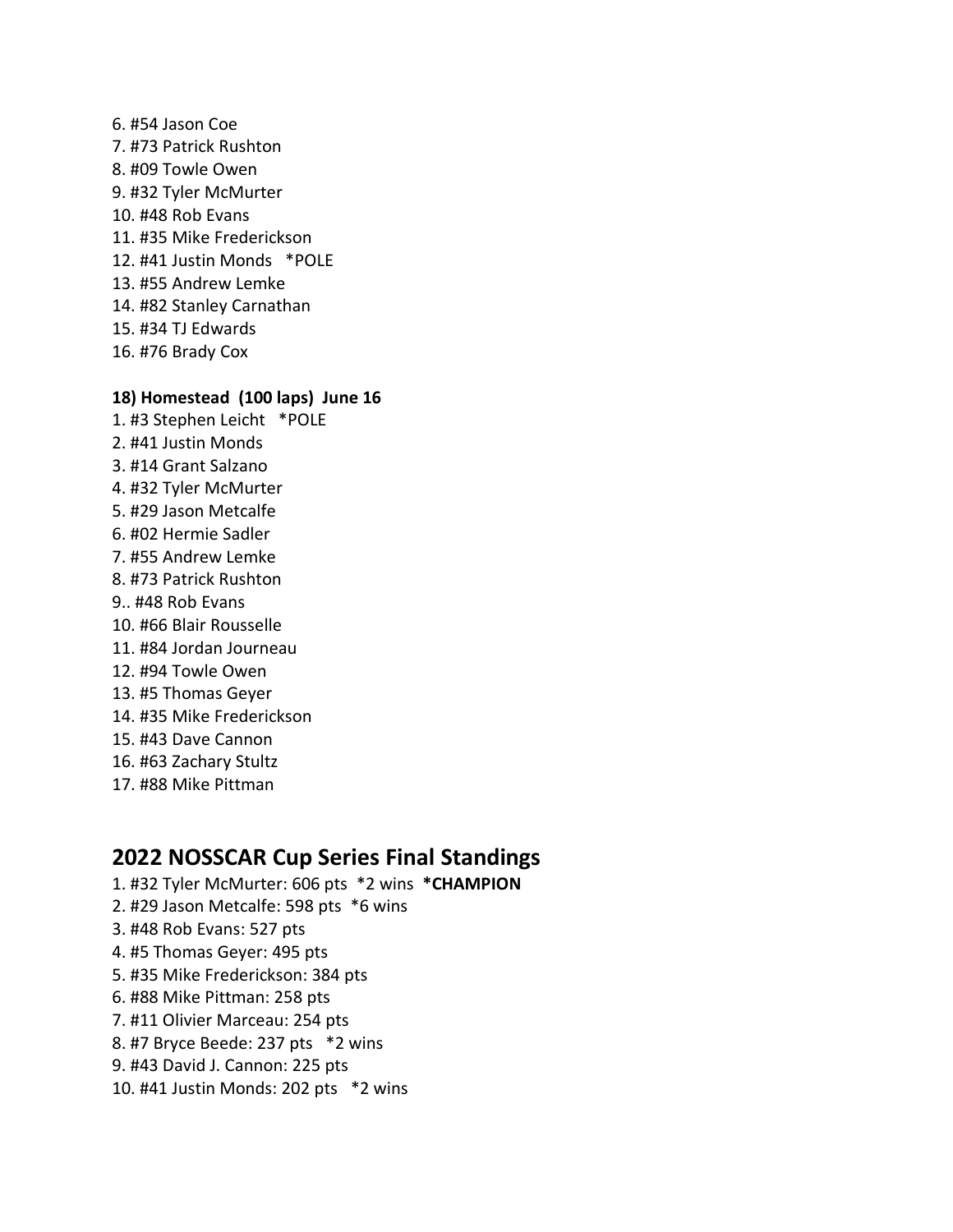11. #55 Andrew Lemke: 201 pts 12. #73 Patrick Rushton: 195 pts 13. #91 Kyle Cloud: 175 pts 14. #83 Stanley Carnathan: 160 pts 15. #89 Wesley Strait: 153 pts 16. #28 Hunter Crum: 152 pts 17. #94 Towle Owen: 146 pts 18. #76 Brady Cox: 145 pts 19. #14 Grant Salzano: 130 pts 20. #51 Rob Shaw: 116 pts 21. #6 Jordan Dworaczyk: 105 pts \*2 wins 22. #24 Jacob Walker: 104 pts 23. #66 Blair Rousselle: 90 pts 24. #9 Robert Breneman: 88 pts \*1 win 25. #63 Zachary Stultz: 86 pts 26. #09 Caleb Roache: 81 pts 27. #3 Stephen Leicht: 80 pts \*1 win 28. #52 Dakota Brough: 78 pts 29. #36 Phillip Brown: 70 pts 30. #27 AJ DeSantis: 63 pts \*1 win 31. #54 Jason Coe: 63 pts 32. #96 Todd Shaw: 59 pts 33. #39 Brian L. Wilson: 58 pts 34. #17 Tim Tripler: 56 pts 35. #23 Travis Barnes: 54 pts 36. #07 Daniel Sweat: 53 pts 37. #2 Danny Cochran: 52 pts 38. #34 T.J. Edwards: 50 pts 39. #84 Jordan Journeau: 49 pts 40. #33 Jason Keffer: 40 pts \*1 win 41. #85 Alexander Casas: 33 pts 42. #21 Anthony Rennick: 32 pts 43. #02 Hermie Sadler: 31 pts 44. #25 Hunter Whitlock: 31 pts 45. #01 George H Taylor: 30 pts 46. #58 Justin M. Wilson: 30 pts 47. #82 Eric Stewart: 30 pts 48. #20 Steve Shaw: 30 pts 49. #10 Billy Milner: 29 pts 50. #3 Vinnie McDonnell: 28 pts 51. #85 Matthew Moe: 27 pts 52. #93 Carson Nagy: 27 pts 53. #69 Wally Wilson: 27 pts 54. #97 Hunter Brittle: 26 pts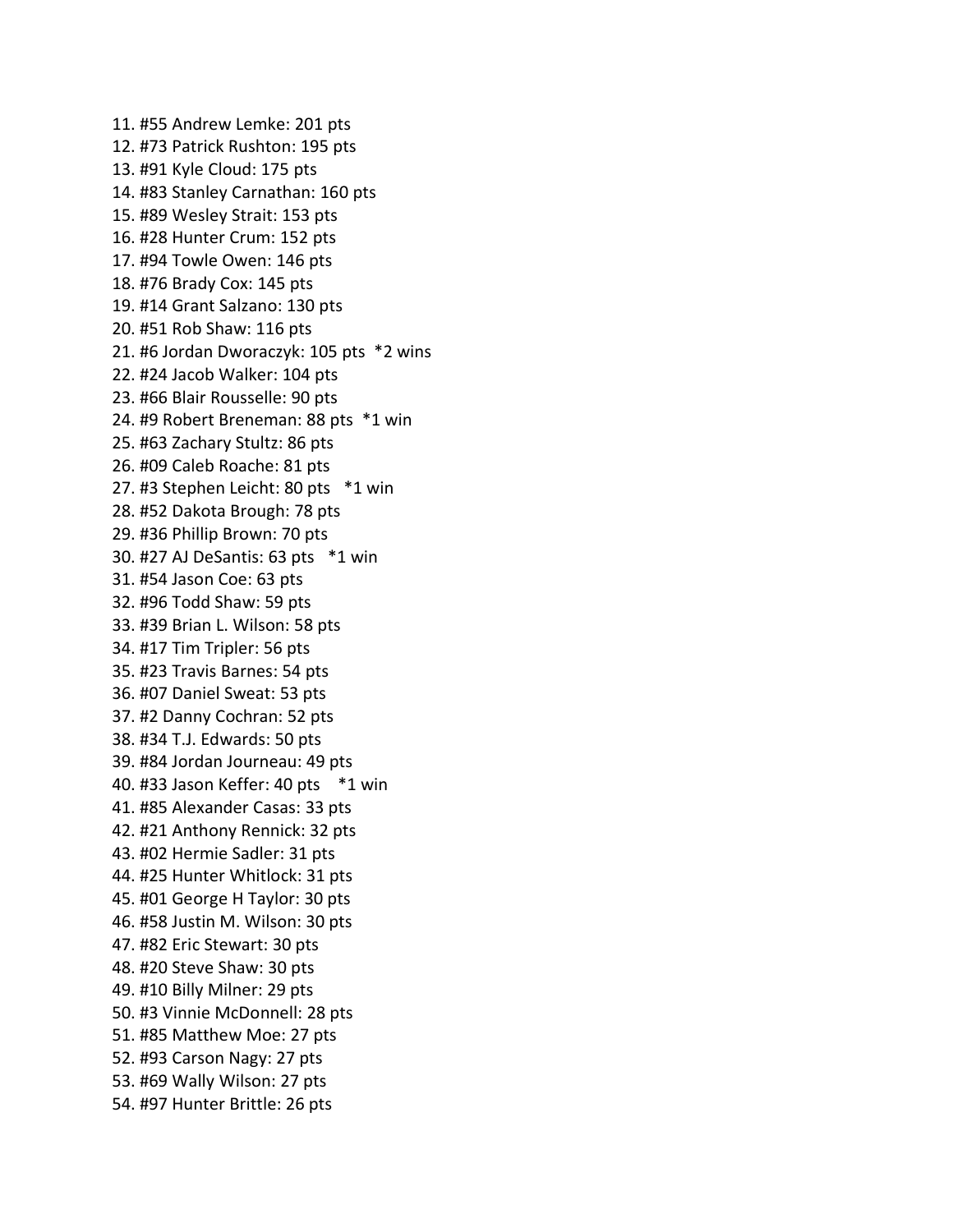55. #11 Karson Aube: 26 pts 56. #2 Bryan Wiggins: 25 pts 57. #18 Alistair Kirk: 24 pts 58. #15 Jordan B. Gonzalez: 23 pts 59. #14 David Rockwood: 22 pts 60. #16 Ashton Lawson: 20 pts 61. #23 Zach Mecca: 20 pts 62. #57 Dominic Konareski: 17 pts 63. #4 Chance Sapp: 16 pts

## **Most Laps Led This Season**

Jason Metcalfe: 727 Bryce Beede: 395 Justin Monds: 205 Tyler McMurter: 147 Stephen Leicht: 81 Jordan Dworaczyk: 79 Wesley Strait: 75 Robert Breneman: 74 Rob Evans: 66 Hunter Crum: 62 Rob Shaw: 47 Thomas Geyer: 35 AJ DeSantis: 32 Stephen Leicht: 28 Towle Owen: 27 Daniel Sweat: 22 Mike Pittman: 20 Phillip Brown: 19 Grant Salzano: 16 Brian L. Wilson: 15 Jason Keffer: 13 Justin M. Wilson: 11 Jordan B. Gonzalez: 7 Travis Barnes: 6 Hunter Brittle: 5 Andrew Lemke: 5 Alexander Casas: 4 T.J. Edwards: 4 Kyle Cloud: 3 David Rockwood: 3 Stanley Carnathan: 2 David J. Cannon: 1 Anthony Rennick: 1